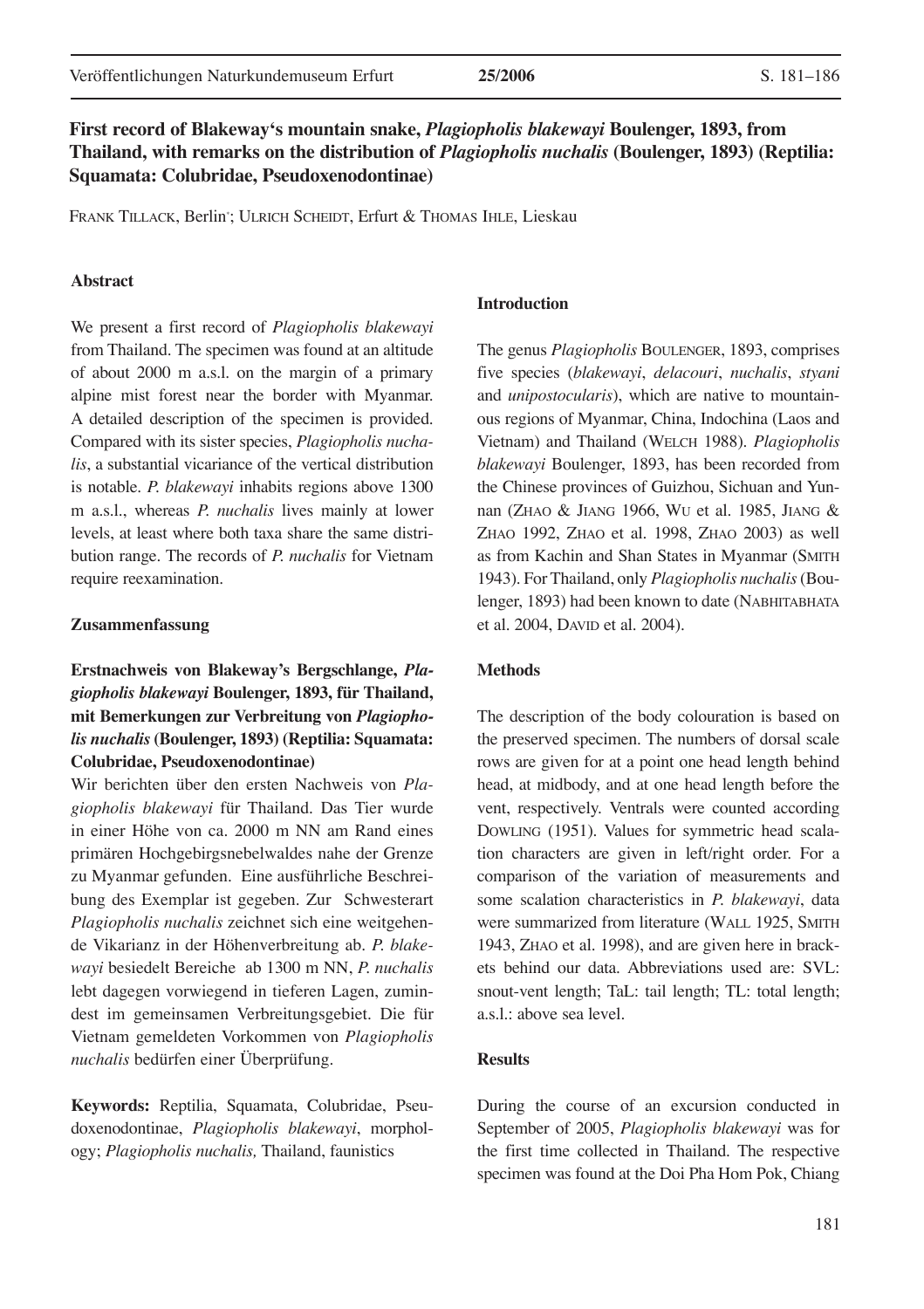

**Fig. 1.** *Plagiopholis blakewayi* from Doi Pha Hom Pok, Provinz Chiang Mai, Thailand, 2000 m a.s.l. (NME R 496/06). **Abb. 1.** *Plagiopholis blakewayi* vom Doi Pha Hom Pok, Provinz Chiang Mai, Thailand, 2000 m ü NN (NME R 496/06).



**Fig. 2**: Head close-up of *Plagiopholis blakewayi* (NME R 496/06). **Abb. 2:** Kopfstudie von *Plagiopholis blakewayi* (NME R 496/06).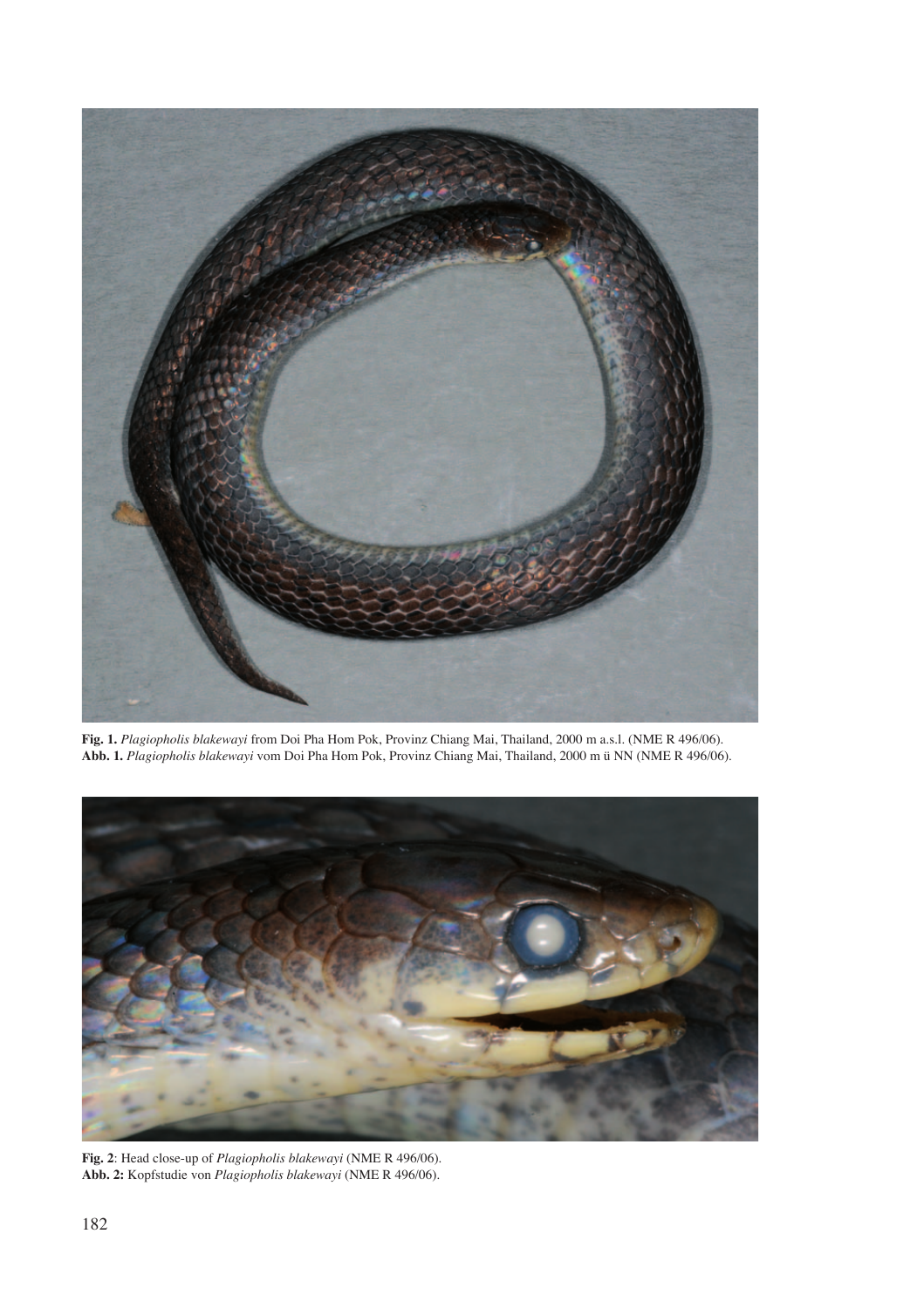Mai Province, northwestern Thailand, at an altitude of about 2000 m a.s.l.. It has been deposited in the reptile collection of the Naturkundemuseum Erfurt, Germany (NME R 496/06).

The morphological data and characteristics of both colouration and pattern correspond largely with those known from the literature (see, e.g., BOULENGER 1893, SMITH 1943, ZHAO et al. 1998, ZHAO 2003). Since detailed descriptions of *P. blakeway*i have been published only rarely in the past, we will give a thorough description of the Thai specimen (Fig.  $1 + 2$ ) in the following.

It is an adult male with a TL of 345 mm (SVL 307 mm, TaL 38 mm) [max. TL males 420 mm, TL females 500 mm]. The body is round in cross section and has a stout appearance. The tail is short (12.4% of the TL) and slightly flattened below. The head is little distinct from the neck. The dorsal ground colour is greyish brown with an iridescent sheen. An indistinct, narrow, blackish brown band is present on the nape of the neck; it has a chevron-shaped vertebral projection that points forward, with the tip touching the posterior margins of the parietals. A longitudinal dorsolateral row of small, blackish brown, irregularly shaped spots runs the length of body and tail, spaced at a distance of three dorsal scales. The majority of dorsals have light margins. In addition, the dorsals on the flanks have black lower margins. The overall effect is a finely reticulated pattern that covers the entire dorsal side. The ventral basic colouration is a greyish white from the head to the tip of the tail. Ventrals and subcaudals are speckled throughout with irregular spots of varying size and have dark outer margins that correspond to the dorsal ground colour. The upper side of the head is uniform greyish brown without any significant pattern. The rostral shield is lighter than the upper side of the head and exhibits a blackish brown spot on its tip. Both the supra- and infralabials are cream-coloured with almost all vertical sutures being dark. Another dark, elongate spot is situated beneath the eye in the upper portion of the third supralabial. The eye is small with a round pupil. The distance between the anterior margin of the eye and the tip of the snout equals more than twice the eye diameter.

The dorsal scales are smooth, arranged in 15:15:15 slightly sloping rows; they lack any apical pits. The dorsals are very homogenous in both size and shape, and only the outermost row is slightly enlarged. A few dorsals in the sacral region are weakly keeled (supracloacal keels). The ventrals number 117 plus 1 preventral  $\lbrack 6 \rbrack$  110-130,  $\lbrack 2 \rbrack$  113-136]. They are wider than long, unkeeled, and rounded at the outer margins. There are 24 divided subcaudals excluding the terminal scale  $\lceil \delta \rceil$ 22-31,  $\varphi$  18-28]. The anal scute is entire. The rostral is wider than high, extending far onto the upper side of the head, and ending in a tip posteriorly. The portion of the rostral visible in dorsal view is longer by about 1/3 than the suture between the internasals. The two internasals are wider than long. The two prefrontals are distinctly wider than long, extend onto the sides of the head, and are in contact with the frontal, supraoculars, preoculars and the postnasal shields. The frontal is hexagonal in shape, longer than wide, and is in contact with the prefrontals, supraoculars and the parietals. The supraoculars are large and distinctly longer than wide. Both parietals are longer than wide. The nasal is completely divided. Pre- and postnasals are of about the same size. The lower suture meets with the first supralabial. The naris is situated in the prenasal and directed laterally and posteriorly. Loreal shields are wanting. The large preoculars number 1/1; they do not extend onto the upper side of the head. There are 2/2 postoculars, the upper one of which is larger than the lower one. There is one elongate anterior and posterior temporal shield each, with the posterior one being slightly larger than the anterior one. The supralabials number 5/5, with the 3rd being in contact with the eye. The first one is the smallest and the 4th the largest. Of the 6/6 infralabials, the 1st through 3rd are in contact with the anterior submaxillar. The infralabials of the first pair are separated from each other by the mental and the anterior pair of submaxillars. The mental is pentagonal in shape and distinctly wider than long. Submaxillars are present in two pairs, with the posterior one being only slightly longer than the anterior one. The two scales making up the posterior submaxillar pair are separated from each other by a single intruding large gular scale.

The hemipenes of the specimen are nearly completely everted and 8.9 mm long. The everted outer genial organs are neither forked nor bilobed. At the lower pedicel, the sulcus spermaticus is undevided but from the truncal region onwards divided for more than two thirds of the organ. Both branches of the sperm groove are diverging and run towards the outer margins of the apex. Truncus and apex are covered with distict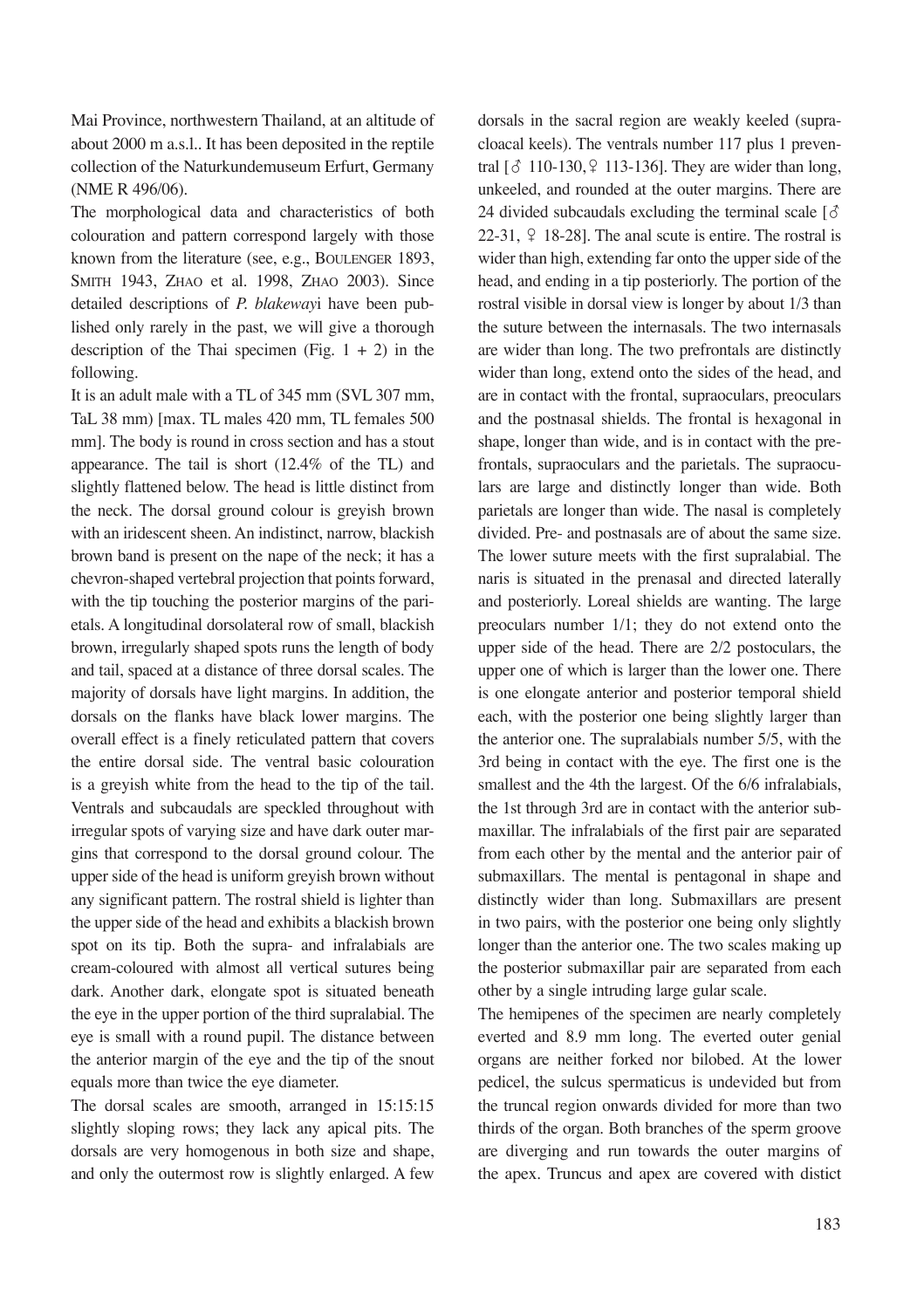

**Fig. 3.** Habitat of *Plagiopholis blakewayi* at the collecting side. **Abb. 3.** Habitataufnahme der Fundstelle von *Plagiopholis blakewayi*.

spines, that fade into spine-like skin papillae towards the apex tip (most probabely corresponding to Smith´s [1943: 326] term "calyculate"). On the lower truncus there are some medium sized spines which fade into few rows of microspines. This microspine ornamentation fades into tiny skin lappets on the upper pedicel. Dentition: 20 short, homogenous maxillar teeth; 10 palatine teeth, curved in a fang-like manner, slightly larger than the maxillar teeth; 13 fang-like pterygoid teeth; 27 mandibular teeth, the anterior ones of which are curved in a fang-like manner, decreasing in size posteriorly.

## **Natural habitat**

The specimen described above was encountered by T. Ihle at an altitude of about 2000 m a.s.l. on 18 September 2005 around 09.00 h while it was basking on the dirt road leading to the summit of the Doi Pha Hom Pok (Fig. 3). Temperatures were 15-18°C (25-28°C in the sun). The month of September sees this region mostly shrouded in clouds with fog prevailing, and maximum day temperatures of 15°C are exceeded only rarely. The immediate vicinity of the collection locality is marked by evergreen alpine mist forest, in which trees of the family Fagaceae dominate through representatives of the genera *Quercus*, *Castanopsis* and *Lithocarpus*. Many

trees are fairly densely overgrown with epiphytes such as mosses, curtain-forming lichens, orchids and ferns.

# **Altitudinal distributions of** *Plagiopholis blakewayi*  **and** *Plagiopholis nuchalis*

*Plagiopholis nuchalis* shows a distribution pattern that is similar to that of *P. blakewayi*. The latter species is, however, clearly distinguishable from the former by the absence of a loreal shield, the lower number of posterior temporals (0 or 1 vs. 2 in *P. nuchalis*), and a lower number of supralabials (5 vs. 6 in *P. nuchalis*). Other points of distinction include that in *P. blakewayi* only the 3rd supralabial touches the eye and the 4th is the largest one, whereas in *P. nuchalis* the 3rd and 4th supralabials are in contact with the eye and the 5th is largest.

Even though *P. blakeway*i and *P. nuchalis* have been found in the same mountain chains in some parts of their distribution ranges, the two species do not appear to occur truly sympatrically. Respective data contained in the literature suggests these two species to be allopatric in their distributions. A narrow overlap of 300 m in altitudinal data exists only for some records from China, but it was impossible to determine whether the overlapping zone referred to a mountain system in which both species were found. Chinese locality records for *P. nuchalis* range from altitudes of 1000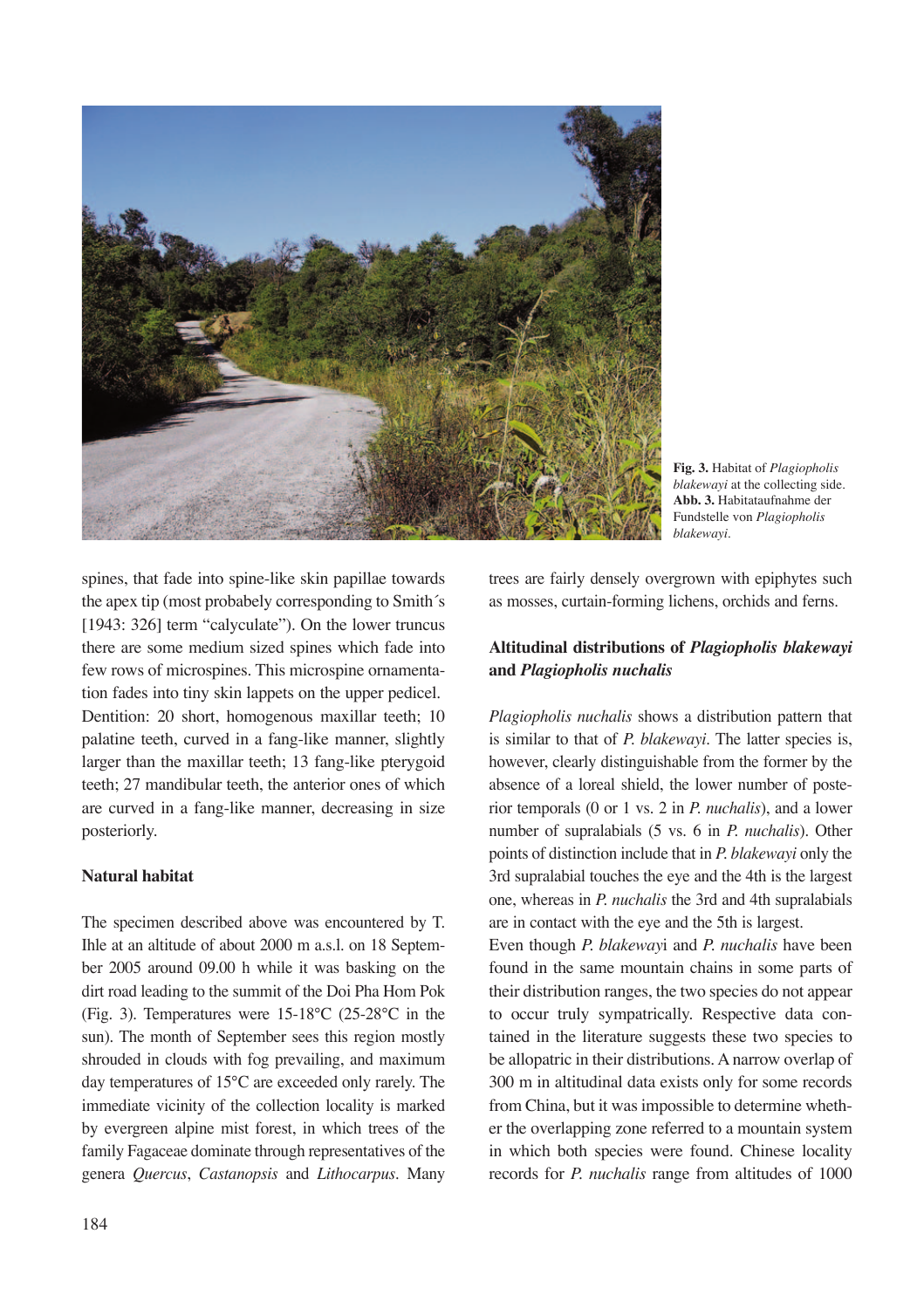to 1620 m in Yunnan Province (ZHAO & YANG 1997, ZHAO et al. 1998), while those for *P. blakewayi* stem from between 1300 and 2200 m (WU 1985, ZHAO et al. 1998). In Myanmar (Kachin and Shan States), *P. nuchalis* inhabits altitudes from 914 to 1370 m (WALL 1925, SMITH 1943) and is replaced by *P. blakewayi* at elevations from 1520 to 1980 m (WALL 1921, 1925). *P. nuchalis* is known from the Thai provinces of Mae Hong Son, Chiang Mai, Lampang, Loei and Kanchanaburi from altitudes between 600 and 1300 m (SMITH 1915a, b, 1943, CHEKE 1973, TAYLOR 1965, COX et al. 1998, NABHITABHATA et al. 2004). The record of *P. blakewayi* from 2000 m (this work) expands the known vertical range in Thailand.

High altitude locality records of *P. nuchalis* have so far become known only from Vietnam, but our research indicated that the factual distribution range of this species in Vietnam might not be entirely resolved. The species was first mentioned from Vietnam by Smith (1930: 681), on the basis of a single specimen from "Chapa, Lao-kay, Tonkin, 5000 ft." (= Sa Pa, Lào Cai, northwestern Vietnam). This record was again mentioned by Bourret (1936: 145) and uncritically carried forward to subsequent publications on the snake fauna of this country (e.g., TRầN et al. 1981, NGUYễN & Hồ 1996, ORLOV et al. 2003, NGUYễN et al. 2005). All these authors appear to have overlooked, however, that SMITH (1943: 326) later changed his original identification of the mentioned specimen from "Chapa, Lao-kay, Tonkin" and continued to list it as *Plagiopholis delacouri* Angel, 1929, instead. *P. nuchalis* is believed to occur in northwestern Vietnam at altitudes between 1400 and 2500 m a.s.l. (N. Orlov in lit. September 2006), but the reexamination of a Vietnamese specimen (from Fan Si Pan, Sa Pa, Lào Cai, 1900 m a.s.l.) figured in ORLOV et al. (2003: 231, fig. 26) revealed that it in fact represented *P. delacouri*. Whether the northern Vietnamese provinces of Lao Cai, Lai Chau, Hoa Binh and Nghe are therefore really inhabited by *P. nuchalis*, as suggested by SZYNDLAR & NGUYễN (1996: 93), ORLOV et al. (2003: 234) and NGUYễN et al. (2005: 100), cannot be confirmed for the time being and must be left to further investigation. The present state of knowledge suggests that records of *P. nuchalis* from Vietnam may in fact be based on misidentified specimens of *Plagiopholis delacouri* or *Plagiopholis styani*.

DEUVE (1970: 116) made mention of the possibility that *P. nuchalis* might also be encountered in Laos, but as far as we know, no specimen has as yet been recorded from there. The inclusion of Assam, India, into the distribution range of *Plagiopholis nuchalis* by COX (1991), COX et al. (1998) and ISKANDAR & COLIJN (2002) is likely based on an error. Our intense research of both literature and collections did not unearth any record of a member of the genus *Plagiopholis* (including its synonym *Trirhinopholis* Boulenger, 1893) from India. It is possible that Cox and subsequent authors erroneously supposed that the records of *P. nuchalis* from the Kachin Hills had been made on Indian territory. However, all specimens of *P. nuchalis* and *P. blakewayi* known from the Kachin Hills actually originated from Burma (Myanmar) (WALL 1919, 1921, 1923a, b, 1925, 1926, SMITH 1940, 1943).

Leaving aside the presently uncertain distribution of *P. nuchalis* in Vietnam, the altitudinal distribution ranges of the two species can be summarized as follows: *P. nuchalis*: from 600 to 1620 m a.s.l.; *P. blakewayi* from 1300 to 2200 m a.s.l.

### **Acknowledgements**

We thank Thomas Ulber (Herprint International CC, Bredell, South Africa) for translating the manuscript into English, and Dr. Thomas Ziegler (Cologne Zoological Gardens, Cologne, Germany) for his assistance with the description of the hemipenis. Andreas Gumprecht (Troisdorf-Spich, Germany) and Jochen Bulian (Thung Tao, Thailand) were kind enough to make some literature available to us. Mrs. Xin Zhuang (Beijing, China) and Dr. Guo Peng (Yibia University, Sichuan, China) kindly supported us with translations of Chinese publications. We would like to express our appreciation to Ashok Captain (Pune, India) and Dr. Nikolai L. Orlov (Zoological Institute, St. Petersburg, Russia) for their personal communications and the discussions revolving around the distribution ranges of various species of *Plagiopholis* in India and Vietnam.

### **References**

ANGEL, M.F. (1929): "Liste des Reptiles et Batraciens du Haut-Laos recueillis par M. Delacour. Description d´une Genre, de Deux Espèces et d´Une Variété d´Ophidiens ". - Bulletin du Muséum national Histoire naturelle Paris **1** (1): 75-81.